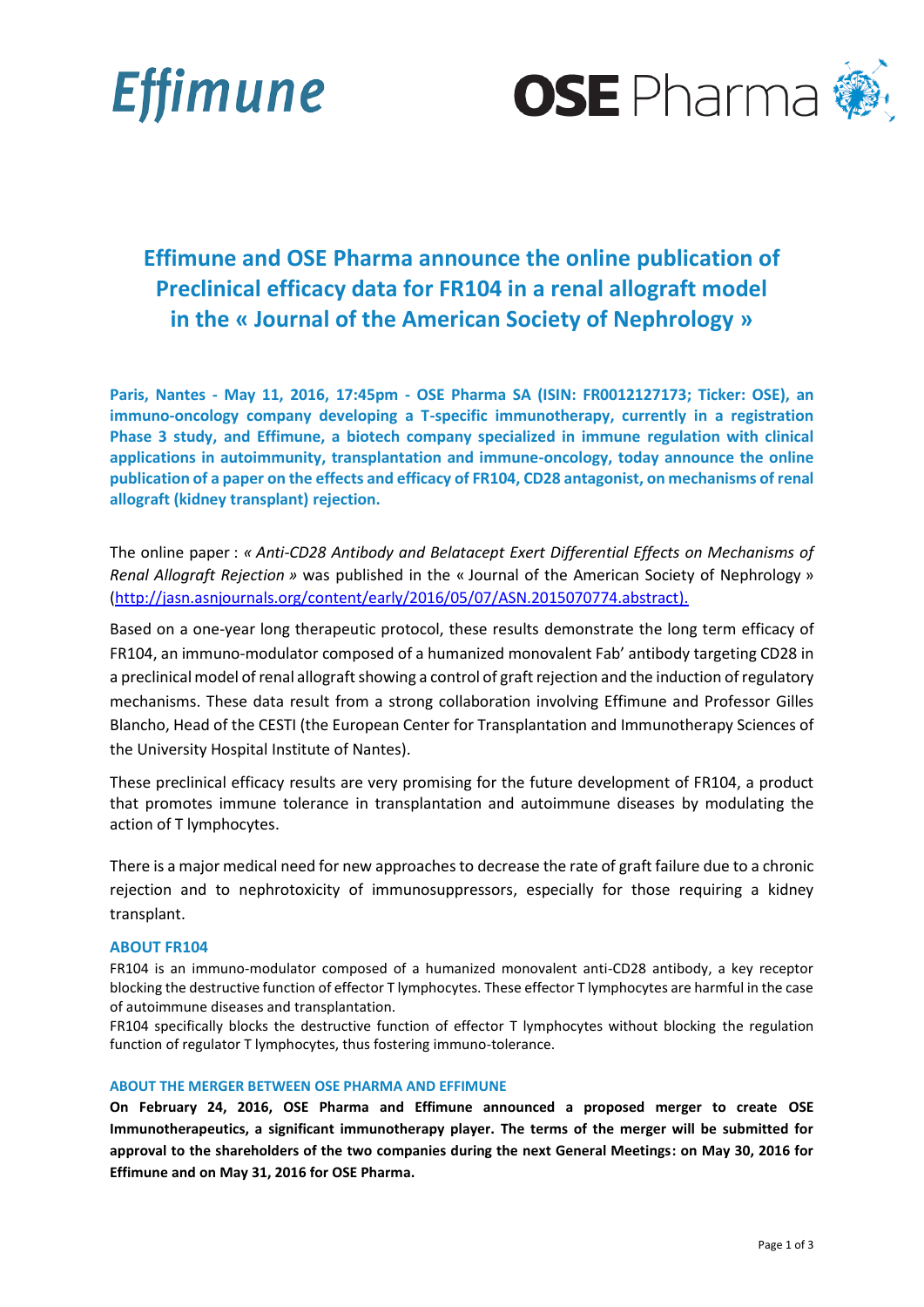# **Effimune**



The objective of the merger is to create a new international enterprise that offers innovative immunotherapies based on the activation or regulation of the immune system. This new generation of products is optimized to better target key receptors of the activation or regulation of immune response and allow a durable therapeutic effect. The new company will benefit from a balanced portfolio that would open up major avenues to growth and have a financial visibility of about two years to advance its projects toward greater attractiveness**.**

**OSE PHARMA** is a biotechnology company that designs and develops cancer immunotherapy treatments aimed at re-educating the immune system to fight cancer while preserving patients' quality of life. The Company is conducting a Phase 3 registration trial in Europe and the U.S. for its lead product, Tedopi®, in the treatment of NSCLC.

OSE Pharma is listed on Euronext Paris (ISIN: FR0012127173; Mnemo: OSE).

For more information, please visit [www.osepharma.com](http://www.osepharma.com/)

**EFFIMUNE** is a biotech company specialized in immune regulation for applications in transplantation, autoimmunity and cancer immunotherapy. The originality of Effimune's therapeutic strategy, compared to conventional immunosuppression, is the modification in the balance between effector and regulatory immune cells. The biological drugs Effimune develops are aimed at restoring the natural balance of these cells by targeting the molecular checkpoint.

The expertise of the company lies in its ability to identify new therapeutic targets and develop effective biomolecules for the pharmaceutical industry by guaranteeing the manufacture of pilot and clinical batches and by validating preclinical and clinical proofs of concept.

For more information, please visit: [www.effimune.com](http://www.effimune.com/)

## **Contacts**

### **OSE Pharma SA**

Dominique Costantini, CEO [dominique.costantini@osepharma.com](mailto:dominique.costantini@osepharma.com) Mob : +33 6 13 20 77 49

Alexis Peyroles, CFO & BD [Alexis.peyroles@osepharma.com](mailto:Alexis.peyroles@osepharma.com) Mob : +33 6 11 51 19 77

### **Effimune**

Maryvonne Hiance, Chairman Tel : +33 (0) 240 412 834 Mobile : 33 (0) 680 060 183 mhiance@effimune.com

**Media contacts Citigate Dewe Rogerson**  Laurence Bault [laurence.bault@citigate.fr](mailto:laurence.bault@citigate.fr) +33 1 53 32 84 78

**Alize RP** Florence Portejoie & Caroline Carmagnol [osepharma@alizerp.com](mailto:osepharma@alizerp.com) +33 6 47 38 90 04

**Consilium Strategic Communications** Chris Gardner / Matthew Neal / Hendrik Thys [OSEPharma@consilium-comms.com](mailto:OSEPharma@consilium-comms.com) +44 (0) 20 3709 5700

**Rx Communications Group, LLC** Melody Carey [mcarey@rxir.com](mailto:mcarey@rxir.com) + 1 917-322-2571

**Acorelis Gilles Petitot** [gilles.petitot@acorelis.com](mailto:gilles.petitot@acorelis.com) +33 (0) 620 27 65 94

**Forward-looking statements**

This press release contains express or implied information and statements that might be deemed forwardlooking information and statements in respect of OSE PHARMA. They do not constitute historical facts. These information and statements include financial projections that are based upon certain assumptions and assessments made by OSE PHARMA's management in light of its experience and its perception of historical trends, current economic and industry conditions, expected future developments and other factors they believe to be appropriate.